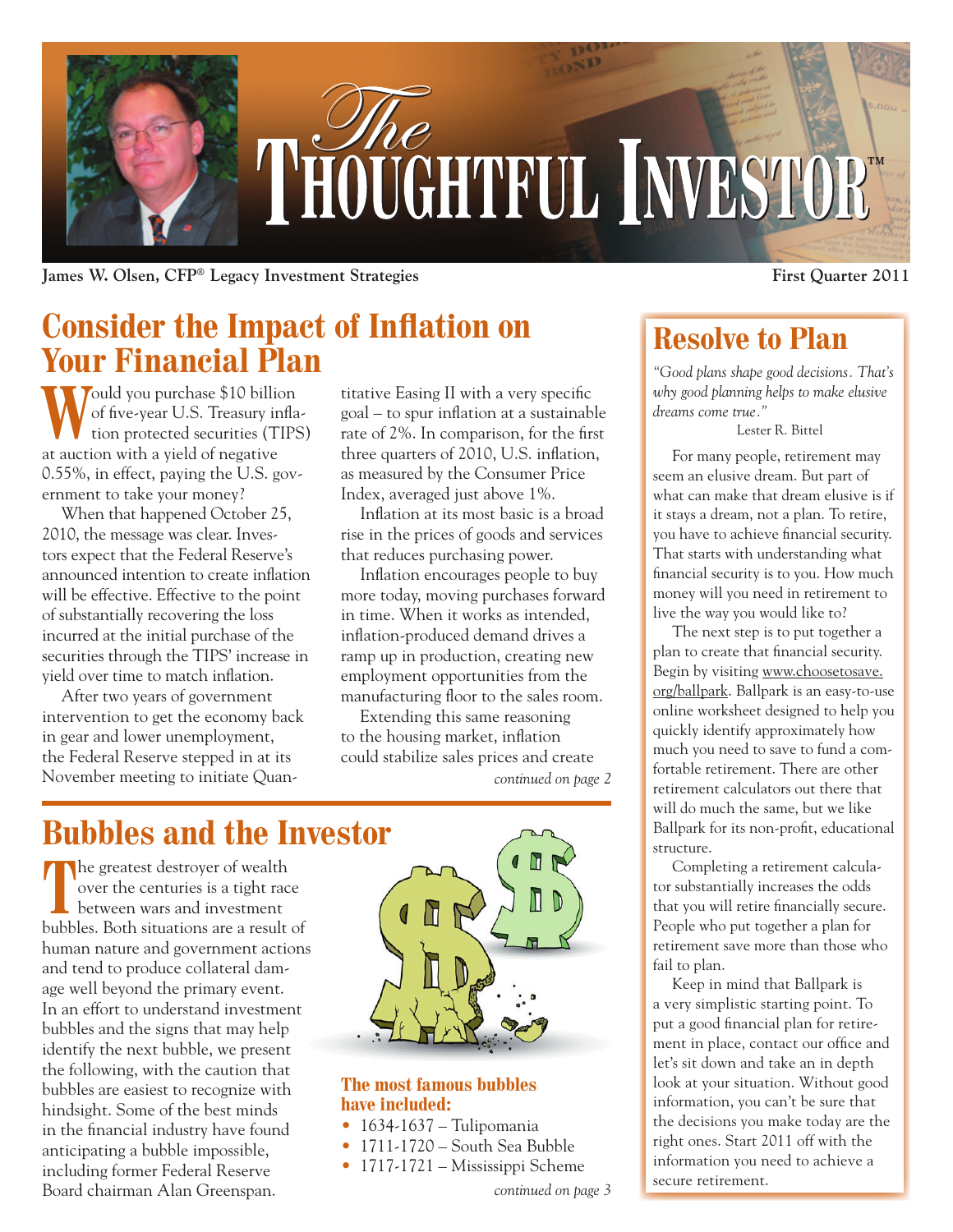### **Consider the Impact of Inflation on Your Financial Plan** *— continued from page 1*

increases in housing prices, spurring a recovery in an area viewed with the most concern by many economists. If foreclosed homes can be sold for higher prices, losses will be less for banks, mortgage investors – including Freddie Mac and Fannie Mae – and ultimately the U.S. taxpayer. With sufficient improvement in home values, home building will make sense again, generating construction jobs.

Inflation will be good news for borrowers because they can repay their debts with currency that is worth less. Higher inflation also tends to push up wages, making it easier to pay off fixedrate loans. For local, state and federal governments, higher wages mean increased tax revenues, providing more funds to pay off accumulated debt and to fund increasing costs.

*"Inflation is not such good news if you are retired, however, even if 2% may seem like a manageable annual increase."*

#### **Inflation erodes the value of savings**

Deliberately creating inflation could open Pandora's box. Will the Fed be able to control inflation at its 2% target? In targeting a sustainable 2% rate of inflation, the Federal Reserve uses the median Consumer Price Index. The median CPI disregards price changes in food and energy, two factors that have considerable influence on household budgets.

Another issue, is the tool the Fed will use to create inflation – quantitative easing. Quantitative easing (QE) essentially floods the market with excess cash by printing money to purchase federally insured debt. The first round of Quantitative Easing took place throughout 2009, as the Fed bought up distressed mortgage-backed securities from banks in exchange for cash, taking the Fed balance sheet of securities from \$800 billion to \$2.2 trillion.

#### **Interest rates and value of U.S. dollar will be affected**

In addition to spurring inflation, QE II is expected to drive long-term interest rates lower and continue the decline in the value of the U.S. dollar. While lower interest rates benefit borrowers, they penalize creditors. Many investors are creditors through their investments in income producing bonds and debt securities.

A lower U.S. dollar will make U.S. exports more attractive in international markets but has the potential to increase imported energy and food costs as well as the costs for a vast array of products imported from other nations.

By lowering the yield of Treasuries and other safe debt instruments, the Fed encourages investors to put their money into different, potentially higher-yielding investments. Investment in equities and high-yield debt will increase funds available to businesses to expand. The risk to investors in moving from relatively low risk/low return securities to higher return/ higher risk investments is that they fail to understand the risk they are assuming for that higher return.

#### **Factoring inflation in a portfolio**

In uncertain times, capital preservation has to be a primary consideration. The current market uncertainties will pass and there will be opportunities to profit with lower risk, but only if your capital is kept intact. Preserving and optimizing capital through risk managed investing is essential.

Investments cannot be selected based on what has worked in the past, but what is working now. Any investment in equities must be made with an exit plan in place. Short-term debt, which gives the investor the flexibility to reinvest when interest rates rise, Treasury Inflation Protected Securities (TIPS) that adjust to keep pace with changes in the consumer price index, and floating-rate debt are tools to consider.

These are tricky markets to negotiate. Before you invest in these or other investments suitable to inflationary times, talk with your financial adviser, understand your risk exposure and remember, times change. Don't lock yourself into positions from which you cannot recover.



*2% inflation adds up over time. A car that cost \$35,000 in year 1, will cost \$37,000 in year 5, \$41,000 in year 10 and \$45,000 in year 15.*

#### Changes in Costs with 2% Inflation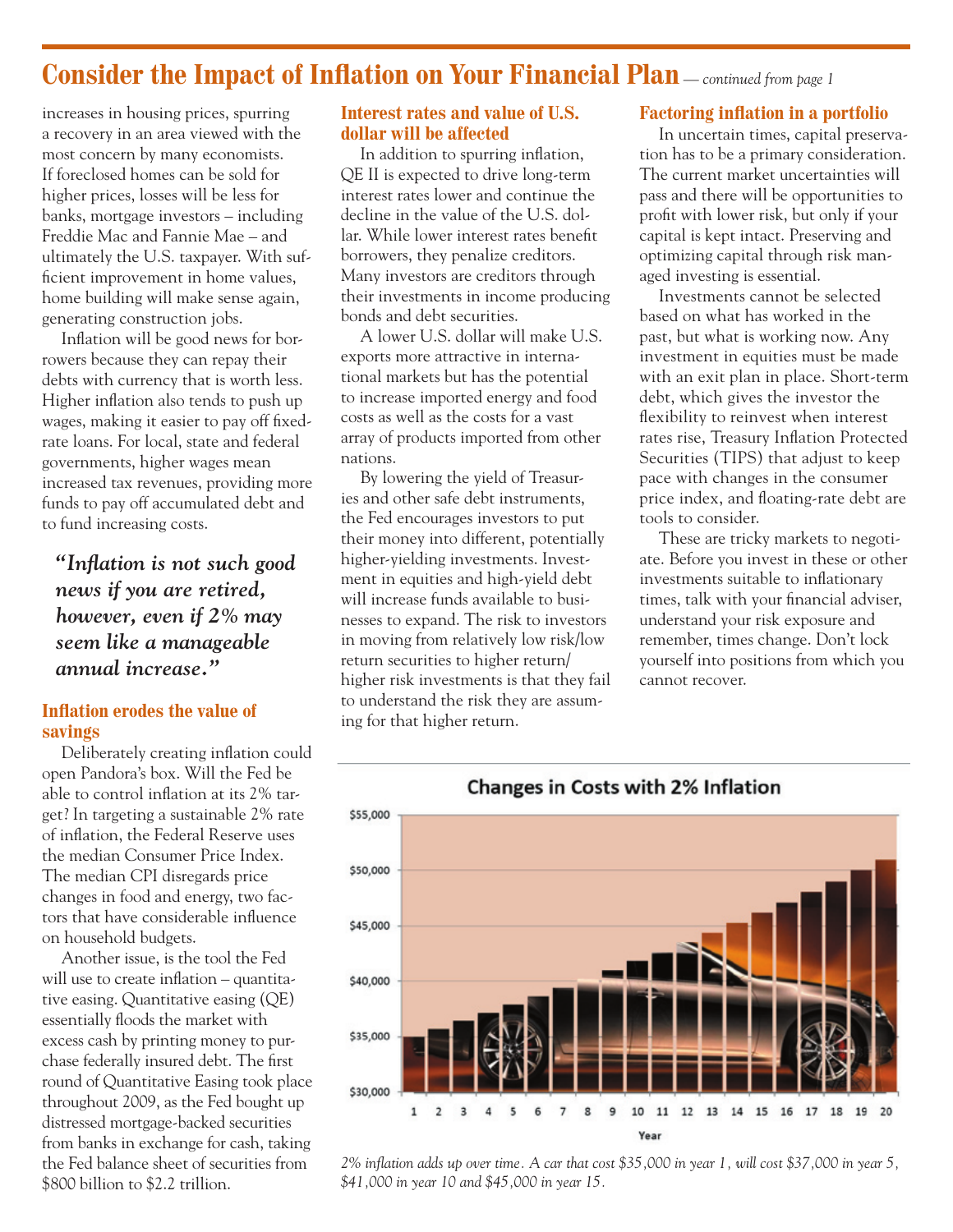### **Bubbles and the Investor —** *continued from page 1*

- 1840s Railway Mania
- 1920s U.S. Roaring Twenties Market
- 1970s Nifty Fifties
- 1980s Biotech stocks
- Late 1980s Japanese stocks
- 1987 Taiwanese stocks
- Late 1990s Internet stocks
- 1990-2000s Real Estate
- 2008 Commodities
- $2010s Gold?$

In **Investment philosophies: successful strategies and the investors who made them work,** by Aswath Damodaran, the author identifies four stages to a speculative bubble.

#### **Phase 3: The Bursting of the Bubble**

is typically the result of a confluence of factors. At some point, the supply of vulnerable new investors runs short. Each new investment opportunity into the bubble is often more outrageous than the previous one. The first hint of doubt among the true believers turns quickly to panic as reality sets in. Welldevised exit strategies break down as everyone heads for the exit doors at the same time. The same forces that created the bubble cause its demise. The speed and magnitude of the crash tend to mirror the formation of the bubble.

**Phase 4: The Aftermath** often starts as complete denial. As time passes and



#### **Phase 1: In the Birth of the Bubble**,

comes a kernel of truth. The market provides positive reinforcement of the argument and more investors pile in.

#### **Phase 2: The Sustenance of the**

**Bubble** is provided by institutional investors – from investment banks, brokers and analysts, portfolio managers and the media. Bubbles make for an exciting investment story, one that is easy to sell. Ultimately academia joins the rush, providing intellectual support for why old rules no longer apply and why the bubble has staying power. New paradigms are presented.

investment losses from the bursting of the bubble become too large to ignore, the search for scapegoats begins.

Dr. Jean-Paul Rodrigue, Dept. of Economics and Geography, Hofstra University, presents the phases of a bubble in a slightly different format in the graphic above.

The problem with bubbles is that when they collapse, so does the broader market, in part because the bubbles are typically the stocks or leverage propelling the market upward. Even when investors enter a bubble market with the intent to sell at the

first sign of weakness, computerized models and trading accelerate the speed with which the initial bubble collapses, making it more difficult for the general public to avoid catastrophic losses.

The persistence of bubbles over time is one of the main reasons active management is so important to investors. If we accept that human nature tends to produce cycles and periods of extreme values, then it only makes sense to put in place investment strategies that seek to take advantage of bubbles by riding the up move and minimize participating in falling markets or seeking investments that avoid the highs and lows of bubble driven markets.

### **Minimum Distribution Requirements are Back**

In 2008, Congress suspended mini-<br>
from qualified retirement plans for<br>
2000 6 n 2008, Congress suspended minimum distribution requirements 2009 for retirees age 70½ and over. That suspension is now over. If you turned 70½ during 2010, your first distribution must be made by April 1<sup>st</sup>, 2011.This ability to delay distribution until April of the next year is only available for the first year distributions are required. All other distributions should be made by December 31<sup>st</sup>.

To calculate the minimum amount, the Internal Revenue Service requires your account balance as of the previous Dec. 31 be divided by your remaining life expectancy. Actuarial tables can be found online in IRS Publication 590 and should be used based on your current age. You can always withdraw more, but you must withdraw the minimum or be subject to a 50% excise tax on the amount you should have taken. For more information, or to make certain you are making adequate distributions from your retirement account, please contact our office.